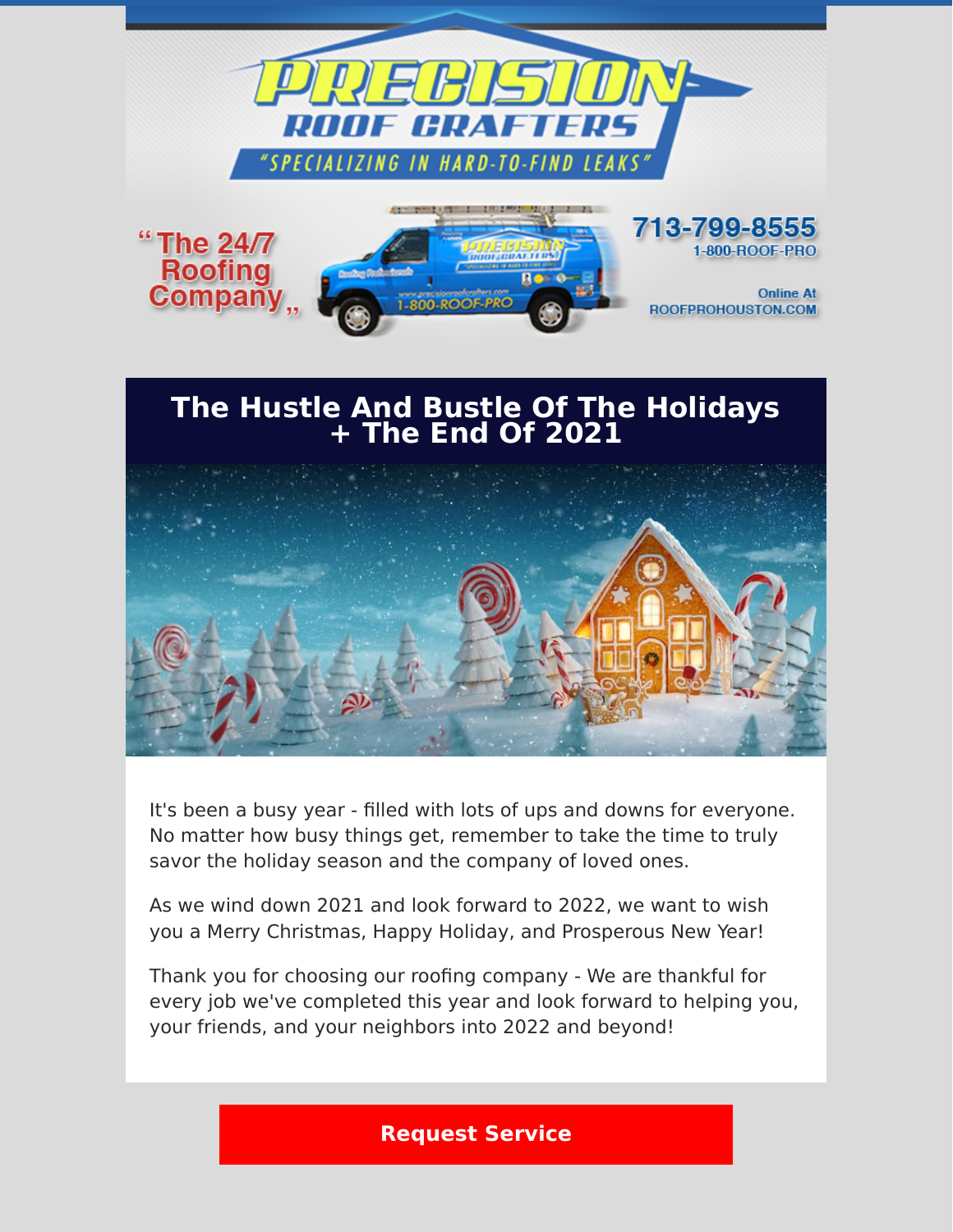

# **Caring For Yourself This Holiday Season**

We know that the holiday season is emotional for a variety of reasons. While you're taking care of others and their wishlists, remember to take care of yourself too. We have a few quick tips for self-care this holiday season.

### **Do Something For You**

Don't forget your holiday wishes, too! Include yourself in your holiday plans in 2021 - Take time to enjoy the company of friends and family (or maybe just some quiet downtime for you!)

### **Recall Happy Memories & Remember The Big Season**

- The holidays can be a mixed bag of emotions as we look back on family traditions and any personal hardships over the last year. Those feelings are all valid - but don't let them overshadow the whole holiday season. Actively recall those happy memories and try to enjoy the holiday season in your own time and way.
- **Spread The Kindness** 
	- A simple smile when picking up your coffee order can earn you a smile right back. Don't be a scrooge - share a bit of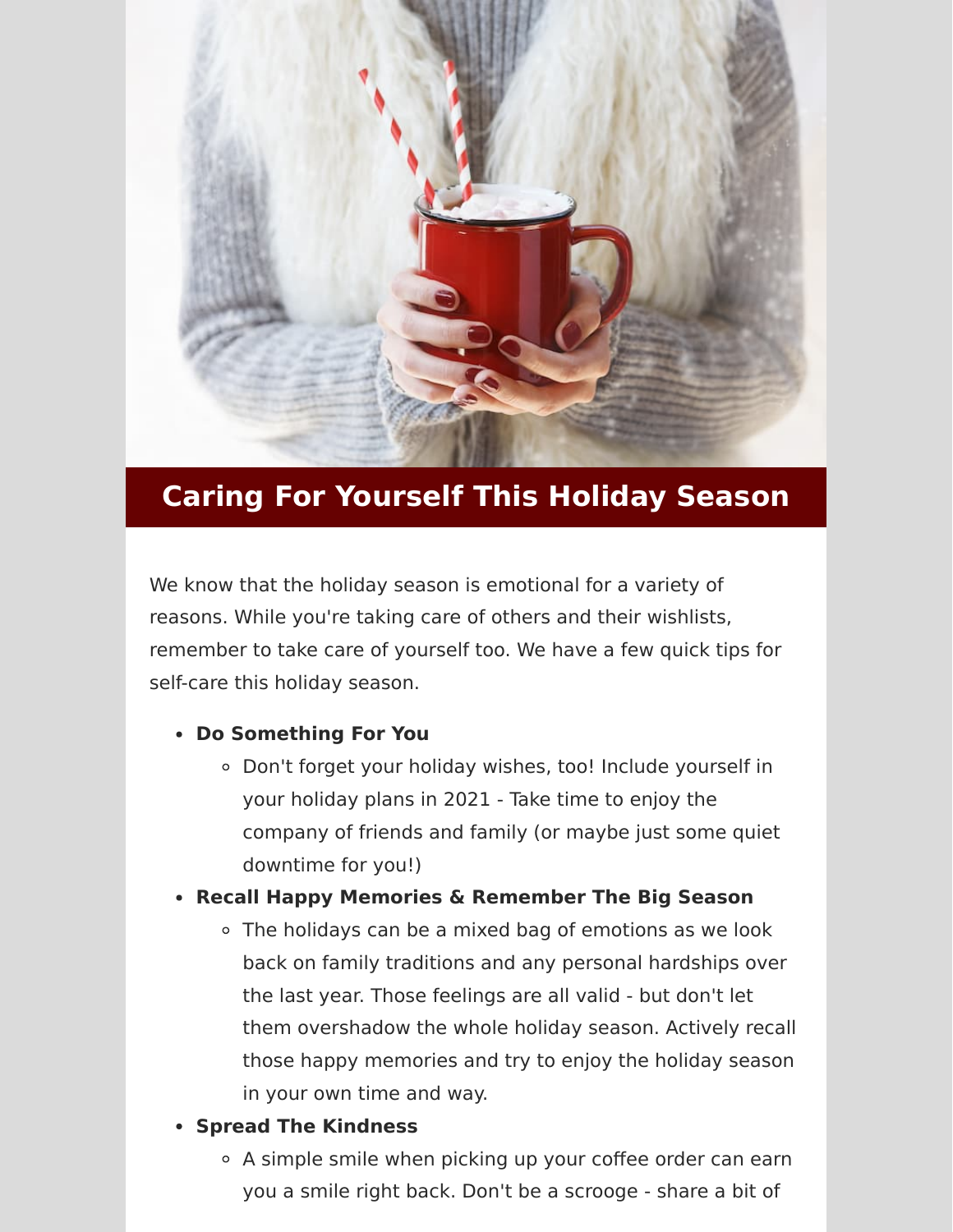kindness throughout your day, and you'll likely get a lot of it right back!



**New Years Traditions From Around The World** 

### **Wearing White In Brazil**

NYE outfits in Brazil are often white as a symbol of good luck and peace for the following year.

#### **Smash A Plate In Denmark**

o It's considered good luck if you open your front door on New Year's Day and find smashed dishware on your doorstep. Traditionally, you go out to your friends and family to break plates and cups in front of their homes. It's said that the more shards you have, the more luck you'll have and the more liked you are.

### **Eat 12 Grapes In Spain**

- A New Year's Eve food challenge If you can eat one grape for each chime at midnight, you earn yourself some good luck for the next twelve months.
- **Choose Your Undergarments Carefully In Italy**